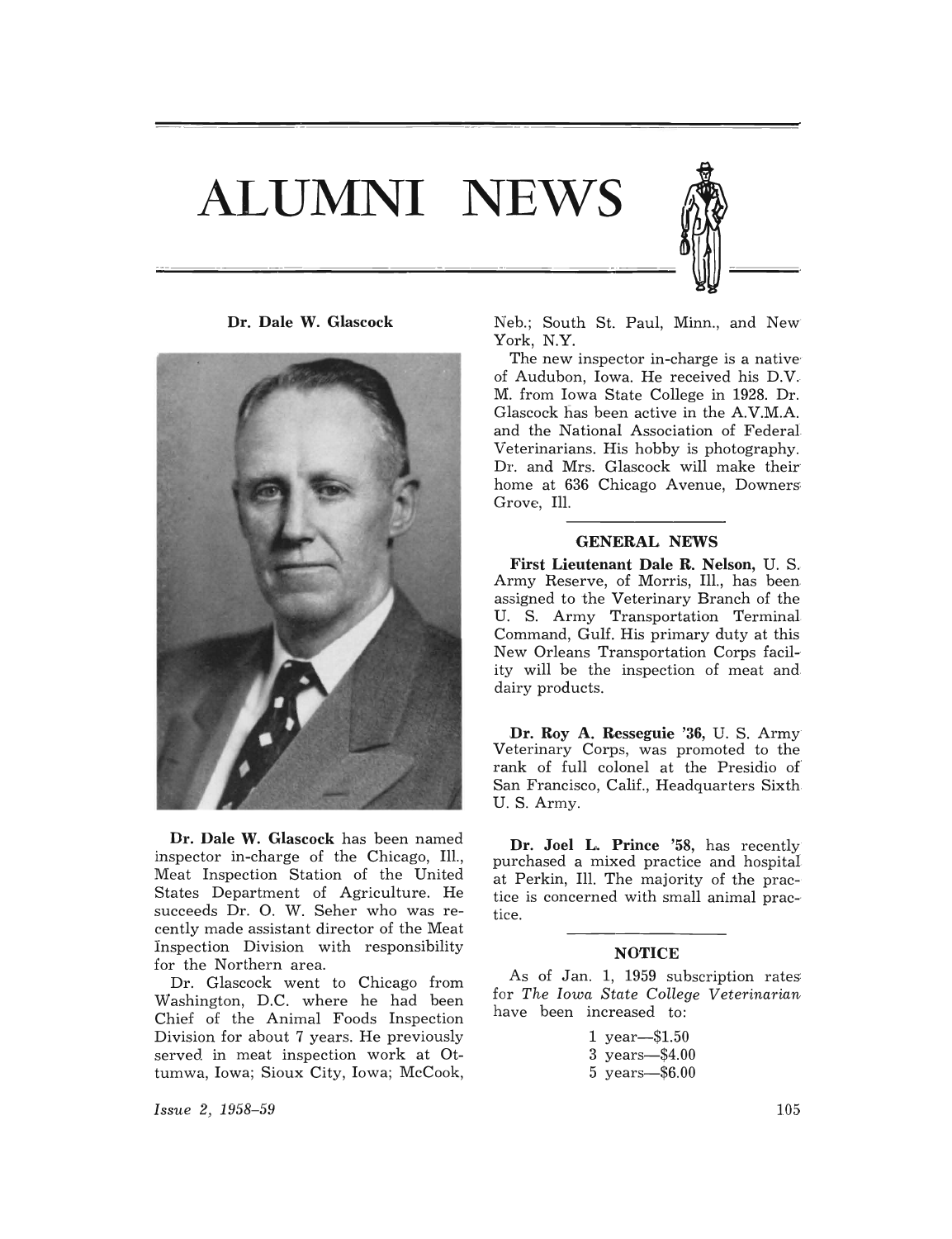### *New Editor 0/ Veterinary Medicine*



Dr. C. M. Cooper

The new editor of *Veterinary Medicine* is Dr. C. M. Cooper, a 1949 graduate of Iowa State College. How a sickness, a disability, a term as editor of the *Veterinary Student* and an interest in promoting veterinary public relations contributed to his serving the veterinary profession in this important way is very interesting.

Dr. Cooper was born in southwestern Wisconsin Dec. 8, 1924. He received an early indoctrination of the problems of the local farmers as he often rode with the local veterinarian and from his father who taught vocational agriculture. His earliest memories of a veterinary practice are of washing thousands of blood tubes and running to the post office for more vaccine during the equine encephalomyelitis epedemics of the midthirties.

Dr. Cooper decided to become a veterinarian before finishing the eighth grade even though a minor battle with polio seemed to cast some doubt as to the wisdom of this choice. After high school, he completed the prescribed pre-

veterinary training at the University of Wisconsin. He then served a term in the maritime service and was admitted to the first post-war class of veterinary medicine at Iowa State. While in veterinary school, he served two years as editor of the *Veterinary Student.* 

Dr. Cooper established a practice at Montfort, Wis. after graduation from Iowa State College in 1949. Practice was good, but the old polio disability and an acute case of brucellosis prompted him to sell it and join the professional department of Jensen-Salsbery Laboratories, Inc. While there, he served as editor of *The Jen-Sal Journal* and after an 8 year executive development program, assumed the position of research director. Shortly after this, Dr. Cooper was shocked by the news of the sudden passing of his esteemed friend and editor of *Veterinary Medicine,* Dr. Robert Anderes. Because of a long time interest in the contributions of this publication and a strong desire to have its policies and plans carried on, he accepted the editorship of *Veterinary Medicine* Oct. 1, 1958.

While still in veterinary school, Dr. Cooper married Phyllis McCracken, a 1947 graduate of Iowa State. They have three children: Lynn Marie, 8; Larry, 6; and Earl, 4. With a Wisconsin heritage, the Cooper family has retained a great interest in fishing and swimming. They live on the bank of a small private lake about 15 miles from Kansas City, Kan.

Dr. Cooper is active in the Kansas City Veterinary Medical Association, and holds membership in three state associations. The local Episcopal church takes up about all of his spare time as he serves on the vestry of the church, leads a youth group and sings in the church choir.

In his present assignment, Dr. Cooper looks forward to the challenge of journalistic leadership *Veterinary Medicine*  has supplied since 1905 to a constantly growing profession, and to the opportunity to further explore his deep concern for the public relations of our profession.

*Iowa State Collegel Veterinm'ian*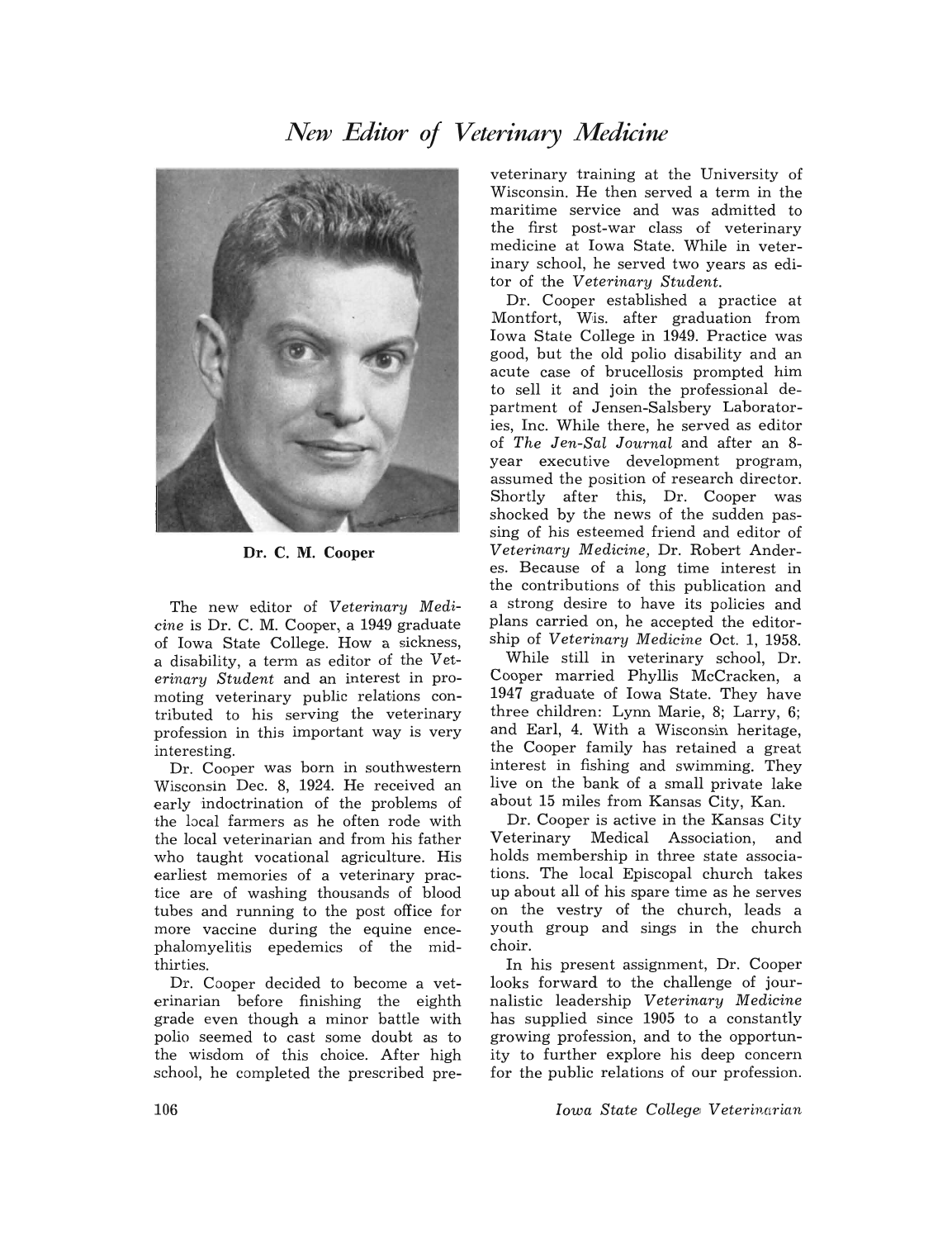## **Class of '52**

Dr. Noel F. Bevins lives at 8414 Limerick, Canoga Park, Calif. His practice centers around the Bevin's Small Animal Hospital which was built in 1956. He is president of the Canoga Lions Club and is a director in the Canoga Jr. Chamber of Commerce. Dr. Bevins was coauthor of a paper, "Internal Fracture Fixation In Dogs and Cats," published in the July 15, 1956 issue of the *Journal* of *the*  A.V.M.A. After graduation Dr. Bevins was located in small animal practices in Skokie, Ill., and Venice, Calif., prior to entering practice at Canoga Park, Calif. The Bevins have two children: Sandra Jean, 5, and Douglas Karl,  $1\frac{1}{2}$ .

Dr. Leonard Cavanaugh lives at Anthon, Iowa. He has a general practice.

Dr. Walter R. Chace is in a large animal practice at Laurel, Neb. Dr. and Mrs. Chace have three children; Lori Sue, 5; Gary Lee, 4; and Kim Ann, 2.

Dr. Neal E. Chapin is in partnership with his brother Dr. Wayne F. Chapin, '44, in a primarily general practice at Lena, Ill. He is a member of the board of directors of the Lena Golf Club and is active in the Lena Lions Club. He is also a member of the official board of the Lena Methodist Church. Dr. and Mrs. Chapin have two children; Nancy Jean, 6; and Barbara Ann,  $2\frac{1}{2}$ .

Dr. Marvin Clark lives at 1410 N. Main, Monmouth, Ill. He is in a general practice. He also has a health certified herd of Landrace swine and has been showing them at state and national shows. He is a national director of the American Landrace Swine Association, and is secretary of the Ill. Landrace Assoc. He is a past president and a past secretary of the Kiwanis Club. He is presently the vice-president of the Western Ill. Vet. Med. Assoc. The Clarks have four children; David, 12; Howard, 8; Dennis, 5, and Gregory, 1.

Dr. M. R. Crane has a general practice at Elk Horn, Iowa, and has a small and

*Issue* 2, 1958-59

large animal hospital. He is a town councilman and is president of the church council. The Cranes have three children: David, 7; Jo Ellen, 4 and Debra Lee, 2.

Dr. Edward H. Cunningham lives at 1221 W. 9th St. So., Newton, Iowa. He is associated in a mixed practice with Dr. R. D. Irvine. Prior to this, Dr. Cunningham was located at Corning, Iowa. The Cunninghams have four children; Lloyd, 10; Beverly, 8; Michael, 7 and Edward, 3.

Dr. Wayne A. Danker has a general practice at Dows, Iowa. He is a trustee of the First Lutheran Church and a member of the school board of the Dows Community School district. He is also active in the Lions Club and the Community Club. Dr. and Mrs. Danker have three children; Tom, 5; Steve,  $2\frac{1}{2}$  and Joan, 1 month old.

Dr. Charles R. Deming lives at 2509 Jules St., St. Joseph, Mo. He is employed in a small animal hospital. The Demings are the parents of two children; Charles, 9 and Loren,  $1\frac{1}{2}$ .

Dr. Roger D. Donnelson lives at 15 East 6th St., Anderson, Ind. He is a small animal practitioner. Prior to this, he was located at Wellman, Iowa, Smithfield, Va. and Piqua, Ohio. Dr. and Mrs. Donnelson are the parents of six children; Roger, 11; Dean, 8; Paul, 6; Janice, 4; Joyce, 3 and Nancy, 1.

Dr. Donald L. Fritz has a general practice at Elmore, Minn. Prior to this, he was located at Platteville, Wis. and was on the Minnesota State Livestock Sanitary Board. He is treasurer of the Methodist Church and is active in the Men's Club and the Elmore Improvement Council. Dr. and Mrs. Fritz have five children; Paul, 7; Carolyn,  $5\frac{1}{2}$ ; David,  $4\frac{1}{2}$ ; James,  $1\frac{1}{2}$  and Margaret, 4 mos.

Dr. John S. Guldner lives at 647 Hope St., Waterloo, Iowa. He has a general practice and plans to build a new hospital this spring. He is a deacon in the Zion Lutheran Church. He is also active in the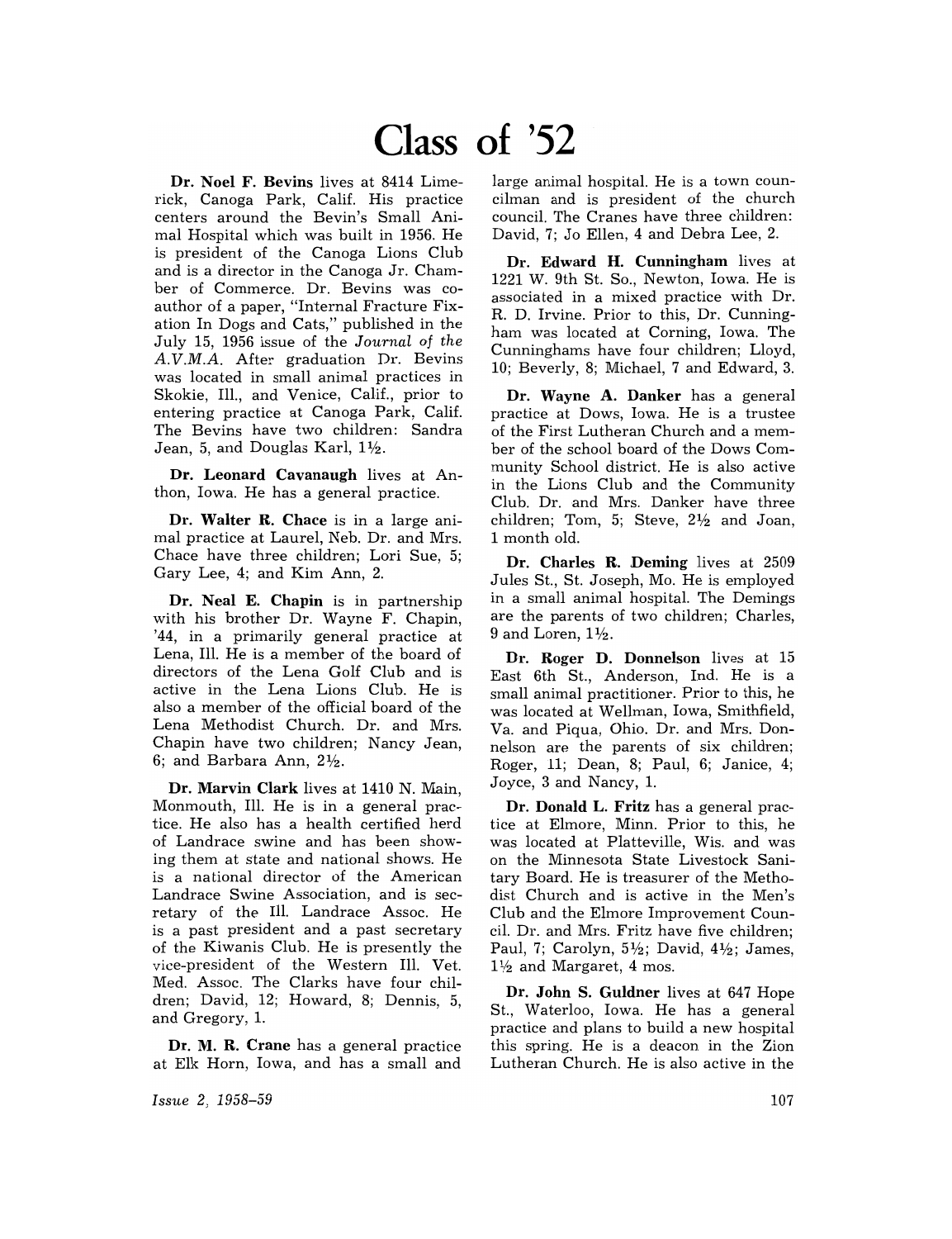Elks Club, Waterloo Chamber of Commerce and the Waterloo Jr. Chamber of Commerce. He is presently president of the Cedar Valley Vet. Med. Assn. Dr. and Mrs. Guldner have a boy, John Howard, age 4.

Dr. C. G. Hennager is a general practitioner in a partnership at Monroe, Wis. Prior to this he was located at CaIman, Iowa, and Lena, Ill. He is president of the Jr. Chamber of Commerce and he is a lay member in his church. The Hennagers have two children; Steven, 6 and Sandra, 2.

Dr. Fred E. Husmann lives at 905 Second St., Lacon, Ill. He is professional representative for Ft. Dodge Laboratories. Until April 1958, he was in general practice in Augusta, Ill. Dr. and Mrs. Husmann are the parents of two children; Sharon Ann, 16 and Frank Roby, 13.

Dr. Kenneth E. Johnston has a general practice at West Salem, Wis. He is active in the Lions Club, Kennel Club, Masonic Lodge and the Rod & Gun Club. The Johnstons have two children; Linda,  $6\frac{1}{2}$ and Eric,  $4\frac{1}{2}$ .

Dr. Merle K. Johnson lives at 513 W. 9th St., Spencer, Iowa. He has a mixed practice with Dr. B. D. Watson, '54. They have a hospital with boarding facilities and x-ray facilities. Dr. Johnson enjoys bowling, hunting and flying. Dr. and Mrs. Johnson are the parents of three children; Mark,  $5\frac{1}{2}$ ; Craig,  $3\frac{1}{2}$  and Allen, 1.

Dr. Wilbur T. Kennedy lives at 424 West Locust St., Johnson City, Tenn. He is associated in a dairy and beef cattle practice with Dr. L. B. Young. Dr. Kennedy is secretary and a director of the Johnson City Rotary Club and is active in other civic affairs. The Kennedys have one child, Patricia Lee, age 6.

Dr. John E. Lynn has a general practice at Albany, Wis. He is treasurer of the school board and is treasurer of the Methodist Church. Dr. and Mrs. Lynn are the parents of three children; Bob, 6; Tom, 5 and Becky, 2.

Dr. Harry W. Kunkle is in a general practice at Stratford, Iowa. Dr. and Mrs. Kunkle have two children; Marie, 31/2 and John, 2.

Dr. Oustin T. Knosby is in a general practice at Elma, Iowa. He is a member of the school board. Dr. and Mrs. Knosby have four children; Patti, 11; Aura Ann, 8; Kathryn, 7 and Michele, 5.

Dr. Jack A. Mau is in partnership with Dr. A. J. McIntosh in a general practice at La Porte City, Iowa. He is vice-president of the Lions Club and is a trustee of the First Presbyterian Church. Dr. and Mrs. Mau are the parents of three children; Catherine, 3; Thomas, 2 and John, 1 month old.

Dr. Orville Minton lives at 2 Minton Place, San Jose, Ill. He operates a mixed practice and has a small animal hospital. He is on the official board of the First Methodist Church and is a member of several committees of the Ill. State Vet. Med. Assn. Dr. Minton raises Polled Herefords and is a partner in a Ford Automobile Agency. The Mintons have two children; Lou Ann, 16 and Debra, 8.

Dr. R. S. Miskimins has a general practice at Kimball, S. D. Dr. and Mrs. Miskimins have three children: Paul, 6; Dale, 5; and Scot.

Dr. Wm. J. O'Brien has a general practice at Ryan, Iowa. He is planning to build a hospital soon.

Dr. William H. Olson has a general practice at Charles City, Iowa. Previous to this, he practiced at Elmore, Minn. The Olsons have four children; Vivian, 8; Philip, 6; Martha, 4 and Sarah Jane, 15 months.

Dr. Reece W. Phillips lives at 429 E. Cook St., Forrest City, Ark. He is now in a general practice. Dr. Phillips recently sold his practice at Rockwell, Iowa to Dr. Leo Schmall, '54. While in Rockwell, Dr. Phillips was finance chairman of the Rockwell Methodist Church and chairman of the Rockwell Lions Club. He was also president of the Upper Iowa Vet. Med. Assn. Dr. and Mrs. Phillips have two children; Linda, 6 and James, 4.

*Iowa State College Veterinarian*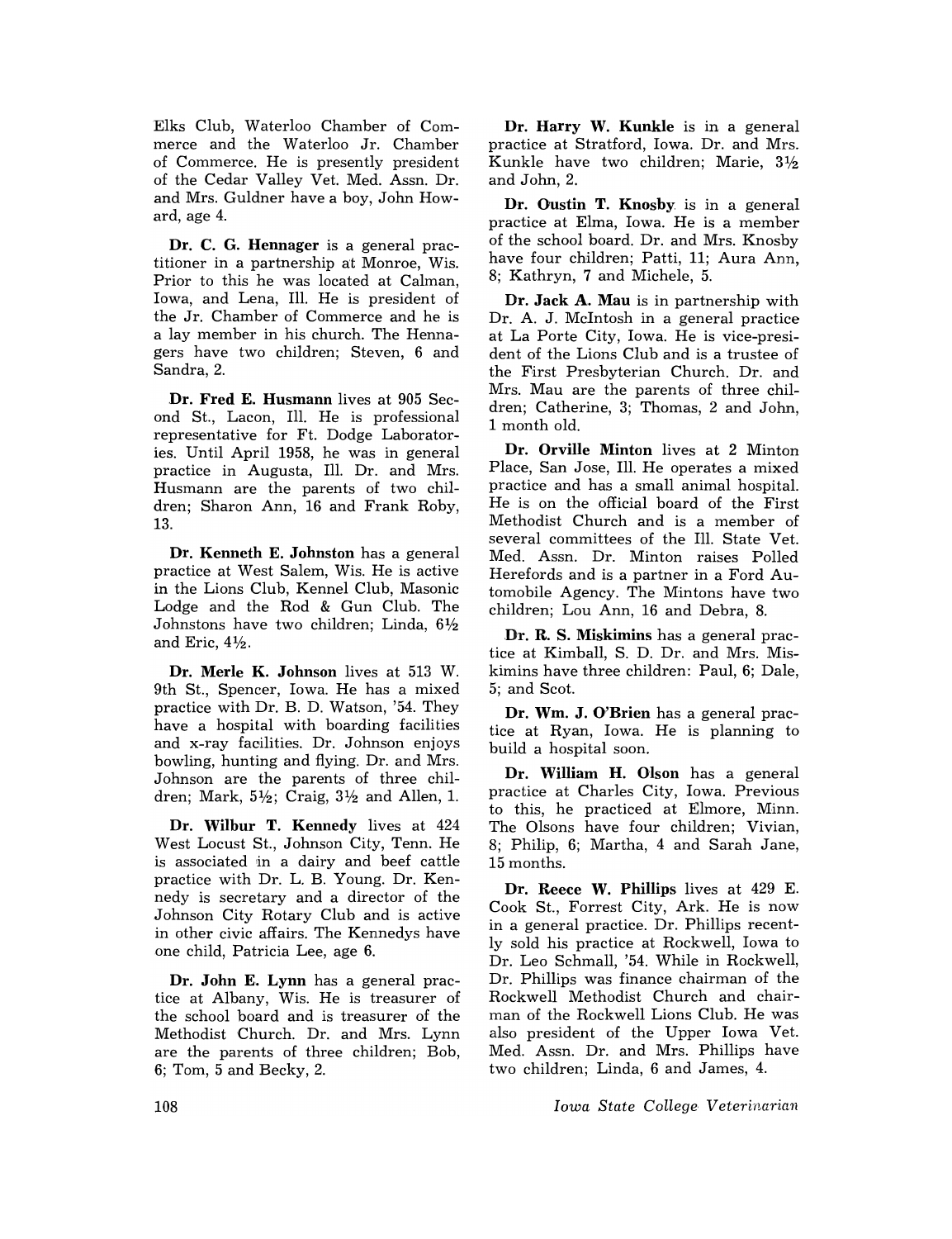Dr. Pete Sandberg lives at 945 S. Story St., Boone, Iowa. He has a general practice and is a partner in the Boone Veterinary Hospital. The Sandbergs are the parents of a daughter, Maja, 6, and a son, H. P. Sandberg III, 1.

Dr. Robert Scholten has a general practice at Sanborn, Iowa. He is active in the church, being choir leader and president of the mens group. The Scholtens have two children; Robert,  $3\frac{1}{2}$  and Rowan Gwen, 2.

Dr. Robert Lee Schricker lives at  $107\frac{1}{2}$ E. John St., Champaign, Ill. Since graduation, he was located at Davenport, Iowa. He served in the Army Veterinary Corps, and is now doing graduate studies at the University of Ill. He received his M. S. degree from the University of Ill. *in* 1958. Dr. and Mrs. Schricker are the parents of a son, William Lee, 7 months.

Dr. Richard E. Shirbroun has a general practice at Coon Rapids, Iowa. Dr. John D. Berthelsen, '58, is associated with him in practice. Dr. Shirbroun is active in he Rotary Club, Chamber of Commerce and the Methodist Church. The Shirbrouns have three children; Randal,  $4\frac{1}{2}$ ; Camille, 3 and James, 1.

Dr. Lenwood S. Shirrell lives at 545 E. Main St., Frankfort, Ky. He has a mixed practice with small animal facilities. He is secretary-treasurer of the Kentucky Vet. Med. Assn. and is past president of the Central Kentucky Vet. Med. Assn. Dr. and Mrs. Shirrell are the parents of four children; Connie, 5; Peggy, 4 and twins, Judy and Jack, 3.

Dr. Richard O. Stamy has a large animal practice at Norway, Iowa. He owns a small animal hospital in Cedar Rapids, Iowa, jointly with Dr. V. M. Reinhart. Dr. and Mrs. Stamy have three children; Steven, 5; Scott, 2 and David, born Dec. 10,1958.

Dr. Arthur M. Strohbein has a small animal practice at Council Bluffs, Iowa. He has a new small animal hospital. Dr. Strohbein was assistant state veterinarian in Oregon for a year following his graduation from Iowa State College. The Strohbeins have three children; Kim, 5; Jody, 3 and Jill, 1.

Dr. Clyde C. Templeman has a large animal practice at Williams, Iowa. He is in partnership with Dr. R. J. Buzzetti of Alden, Iowa. Dr. Templeman has a new office with laboratory facilities. The Templemans have two children; David,  $3\frac{1}{2}$  and Anne, 1.

Dr. Joseph R. Terry lives at 1817 Church St., Evanston, Ill. He operates a small animal practice at the North Shore Animal Hospital. He is financial secretary and treasurer of the Lions Club. The Terrys are the parents of two children; Robin, 6 and Jim,  $1\frac{1}{2}$ .

Dr. Roger D. Tetzlaff has a general practice at Morrisonville, Wis. He is past president of the Dane County Vet. Med. Assn. The Tetzlaffs have three children; Terese, 6; Todd, 4 and Eric, 2.

Dr. Daryl K. Thorpe lives at 730 Iowa S. E., Huron, S. Dak. He is in partnership with Dr. James T. Brown and Dr. George H. Chaffee in a general practice. Dr. Thorpe is active in the Junior Chamber of Commerce and the Elks Club. The Thorpes have four children; Debra, 6; Thomas, 4; James, 2 and Donald, 6 months.

Dr. Charles E. Vail lives at 420 Hillside, Hillsboro, Ill. He has a general practice. The Vails have two boys; Charles, 7 and Mark, 3.

Dr. Robert L. Veach lives at 1500 Sparboe Ct., Webster City, Iowa. He is in general practice with two other veterinarians. He is on the executive board of the North Central Vet. Assn. Dr. and Mrs. Veach have three daughters; Linda Sue, 5; Diane Kay, 3 and Lisa Ann,  $1\frac{1}{2}$ .

Dr. Robert R. Voetberg has a general practice at Mount Vernon, Iowa. He was in the U. S. Army from Oct. 1953 to Oct. 1955. He is an elder in the Lutheran Church and a member of the Lions Club. The Voetbergs have three children; Janis, 4; Linda, 3 and Gary, 4 months.

Dr. Burl E. Wyatt has a general practice at Ruthven, Iowa. He is past secretary of the Lakes Vet. Med. Assn. Dr. and Mrs. Wyatt have five children; David, 15; Carolyn, 12; Dean and Duane, twins age 7 and Richard, 2.

Issue 2, 1958-59